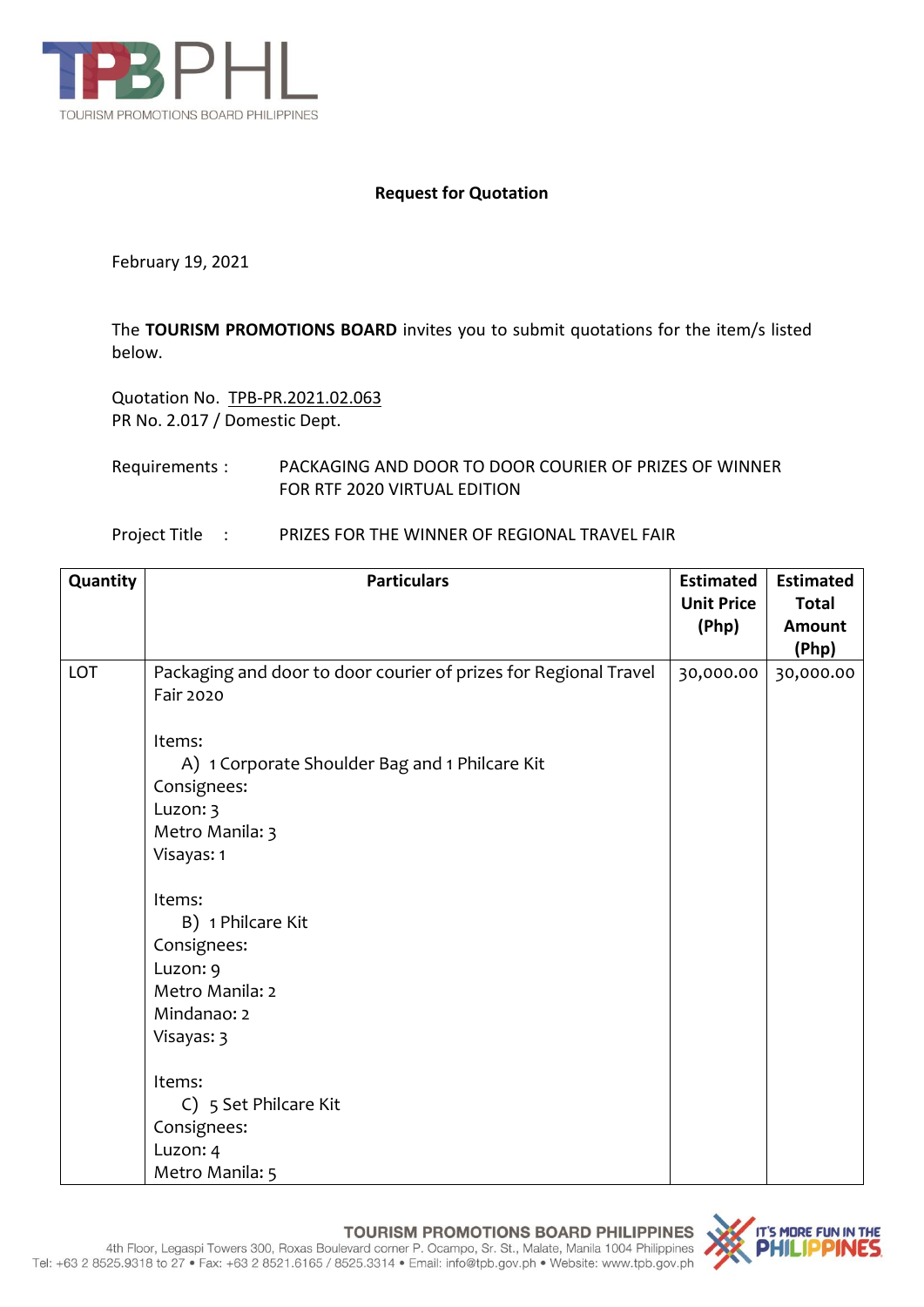| Consignee:                                                                                                                               |                                                                                                             |  |
|------------------------------------------------------------------------------------------------------------------------------------------|-------------------------------------------------------------------------------------------------------------|--|
| Metro Manila: 1                                                                                                                          |                                                                                                             |  |
| <b>ANNEX "A" (Form of Annex A attached)</b>                                                                                              |                                                                                                             |  |
|                                                                                                                                          |                                                                                                             |  |
| <b>TECHNICAL SPECIFICATIONS</b>                                                                                                          | <b>Statement of</b><br>Compliance<br><b>Bidders must</b><br>state here either<br>"Comply" or "Not<br>Comply |  |
| Items will be pick up at TPB office for Complete<br>Packaging and labelling                                                              |                                                                                                             |  |
| All necessary labels and materials should be                                                                                             |                                                                                                             |  |
| provided by the winning service provider                                                                                                 |                                                                                                             |  |
| Door to Door Air Freight Delivery Service<br>Supplier will pay the amount of items to TPB in                                             |                                                                                                             |  |
| case of lost or damages.                                                                                                                 |                                                                                                             |  |
| Submit delivery timelines during submission of<br>bid.                                                                                   |                                                                                                             |  |
| The winning service provider will assign a contact                                                                                       |                                                                                                             |  |
| person to monitored the delivery of item                                                                                                 |                                                                                                             |  |
| Supplier to submit to TPB a consolidated copy of<br>the proof of delivery of the recipient immediately<br>after the delivery of item     |                                                                                                             |  |
| Ensure that the item are properly package and<br>delivered in good conditions when arrived to<br>consignee in the shortest possible time |                                                                                                             |  |
| Provide cost quotation per box or pouch/weight<br>and per destinations                                                                   |                                                                                                             |  |
| TPB will only charge on actual delivered item base<br>on actual weight or dimension and should not be<br>over the Contract Amount.       |                                                                                                             |  |
| Duties and taxes, destination clearance, export                                                                                          |                                                                                                             |  |
| declaration, enhanced liabilities, priority services,                                                                                    |                                                                                                             |  |
| fuel surcharge, and other applicable charges to be<br>shouldered of the supplier/company.                                                |                                                                                                             |  |
|                                                                                                                                          |                                                                                                             |  |